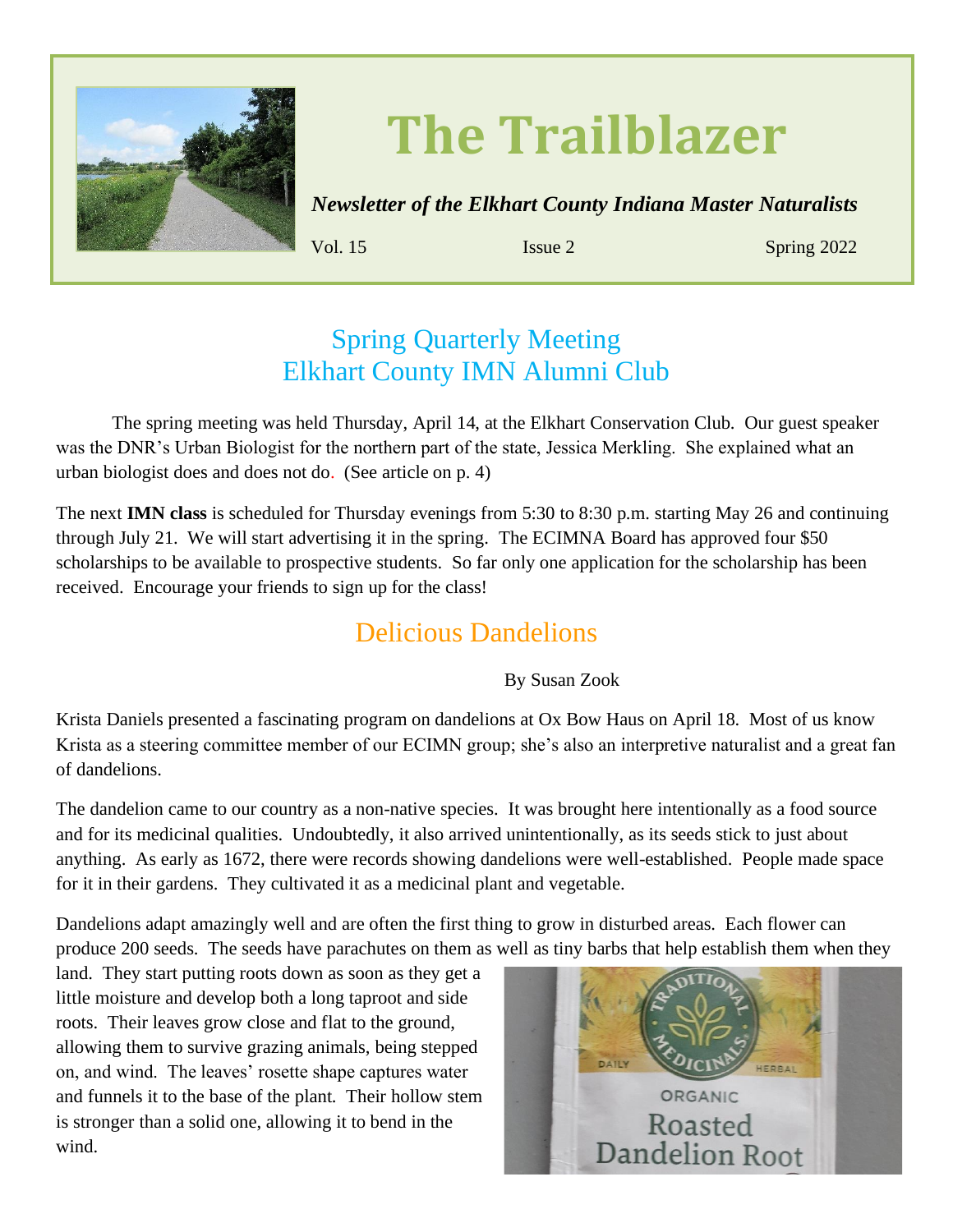Dandelions serve as an important food source for early bees and butterflies because they are one of the first flowers to bloom in the spring. They are also full of nutrients for humans, including vitamins A, B, C, and K, and minerals calcium, magnesium, potassium, iron, and phosphorous. In the past, people ate dandelion greens to cure scurvy, which was caused by a lack of vitamin C. Dandelions also lower cholesterol, are rich in anti-



oxidants, can fight bacteria, promote the flow of bile and are good for liver health. Dandelion root tea works great as a detox.

Krista treated us to some of her very tasty homemade dandelion jelly and we also sampled dandelion root tea. She also shared additional recipes with us. I left with a whole new respect for this intriguing and valuable plant.

# **Volunteer Opportunities**

Friday April 29, from  $4:30 - 7:30$  p.m. is the Arbor Day celebration in Goshen. Many jobs are available: set-up, tear down, registering visitors, helping with tree climbing, and more. Contact Melanie Helmuth to volunteer, [melaniehertzler@gmail.com](mailto:melaniehertzler@gmail.com)



We need volunteers to man the IMN informational booth on

Saturday, **June 25,** at the **Master Gardeners Tour**. We are sharing the booth with the SWCD. If you can help out, contact Carole Mitchell, [bluebirdhill201@hotmail.com](mailto:bluebirdhill201@hotmail.com)

Melanie has been in contact with Annie at the **Elkhart Environmental Center** (EEC) and they have planned a work day for us on **Saturday May14** in the morning. For the more able-bodied people, there will be

honeysuckle and/or dames rocket removal to do. For the people not as able to bend/lift all morning, they suggested having some volunteers clean the new interpretive signs, just going around with soap/water and a rag, which would be some walking. They say they will continue to brainstorm more physically-easy activities for anyone who wants to work but has mobility challenges. Lunch will be provided, so we need to know how many people are coming. If you didn't sign the sign-up sheet at the April meeting, contact Melanie, [melaniehertzler@gmail.com](mailto:melaniehertzler@gmail.com)

Check your email for more **volunteer opportunities.** Sometimes those emails get filtered to junk folders because they have multiple recipients.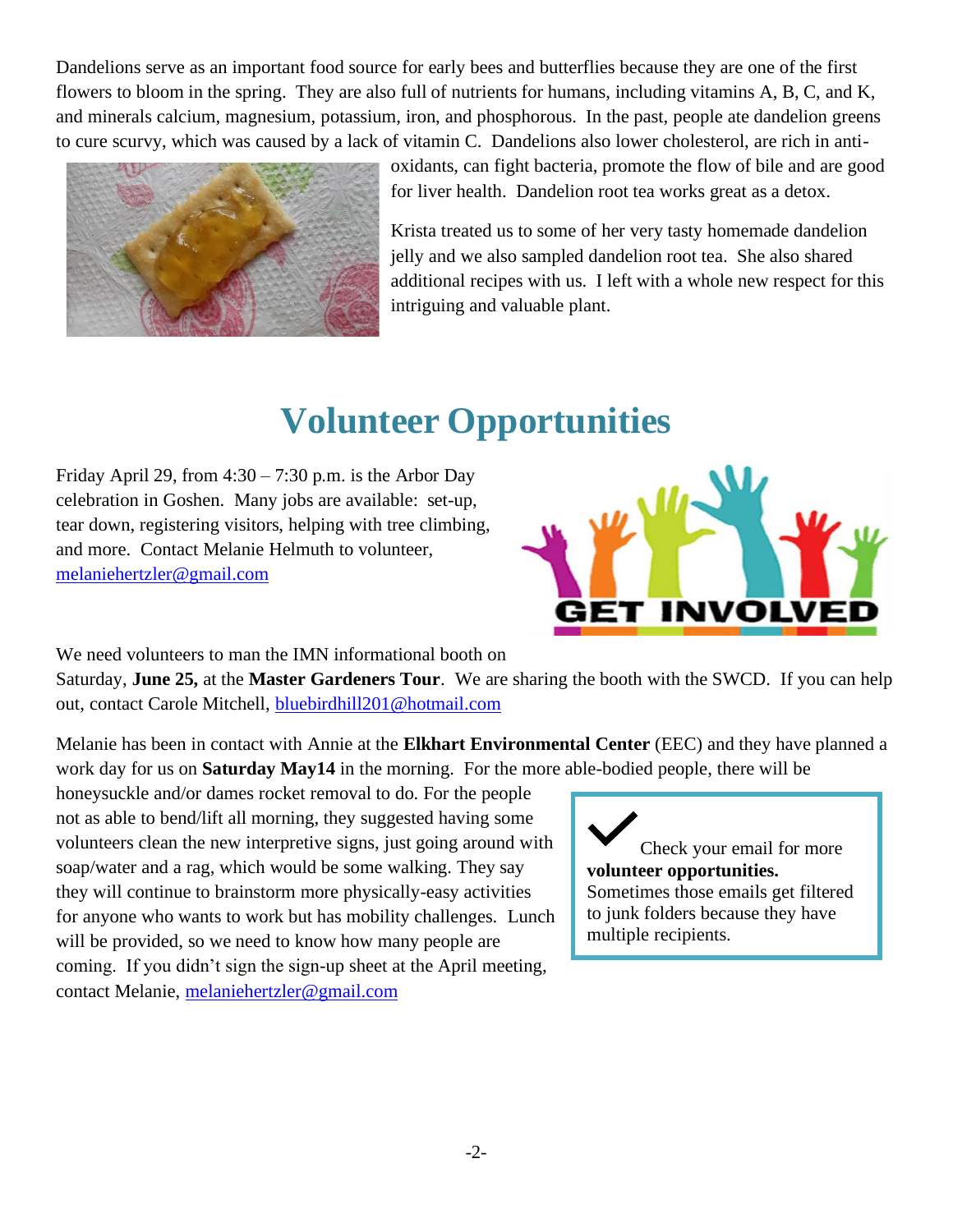# **How Being an IMN Led to a New Job Opportunity**

By Melanie Helmuth

My favorite place to spend time growing up was halfway up the tulip tree in my backyard. It had the best view, as it overlooked our sheep pasture as well as the corn fields surrounding our house. It had perfectly positioned branches to climb and settle myself in for a long sit. I felt at home in that tree.

Fast forward to 2020. We were in lockdown, and had much more time to explore the outdoors. I was working on the grounds crew in a local school system at the time, and while I enjoyed working outside all day, I was more interested in learning more about environmental stewardship rather than mowing lawns. I had heard about the Indiana Master Naturalist class, and was hoping to take the class for a fun outdoor experience. While I knew I would learn about different areas of the natural environment, I didn't know how strongly the class would amplify my passion of working for our local environment. After I finished the class, I searched for every opportunity I could find to be an environmental steward. In January of 2021, I joined the Goshen City Shade Tree Board, a group that works towards the goal of 45% tree canopy in the city by the year 2045. Through that Board, I also joined the Trees For Goshen Board, which works towards the same goal, but works more with private homeowners within the city rather than public property. Being a part of these Boards, I began learning even more about tree health, tree IDing, and the many benefits of trees in an urban area.

A few months ago, I saw there was an Urban Forestry Assistant position with the Environmental Resilience department in the City of Goshen, and decided to apply. To my delight, I was offered the job, and I have been there ever since. Every day I learn more about our urban tree canopy, and what it takes to keep it healthy and thriving. I truly enjoy working with and helping to educate the community about trees and their importance in our lives and in our ecosystem. This job is so perfect for me, but I may not have even applied for it if I hadn't taken that first leap into learning more about the natural world in Northern Indiana through Indiana Master Naturalist.

One of my duties as an Urban Forestry Assistant is to prune trees in a way that helps the tree reach its healthiest structure - pruning dead limbs, pruning crossing limbs that may cause rubbing and breakage in time, and creating a single leader for the tree so it can be more structurally sound. This sometimes means climbing into trees. Below is a catalpa tree that I was pruning, specifically grooming it to be a climbing tree. Being up in that catalpa tree brought back a flood of wonderful memories of climbing as a child. And I felt at home in that tree.

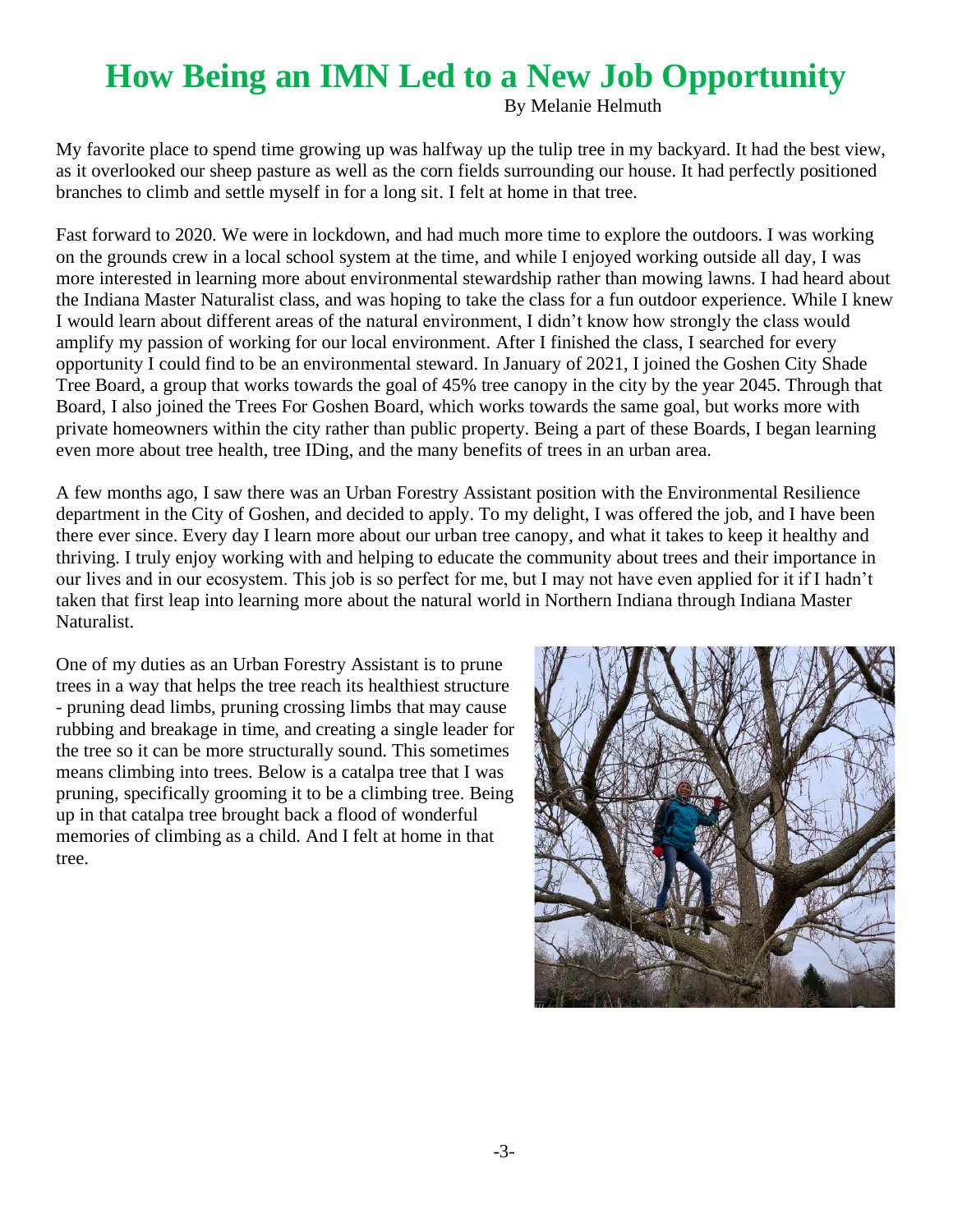### Urban Biology

At the Elkhart County Indiana Master Naturalist Alumni Club quarterly meeting at the Elkhart Conservation Club our guest speaker was the DNR's Urban Biologist for the northern part of the state, Jessica Merkling. She explained what an urban biologist does and does not do.

Jessica works out of Columbia City and is primarily concerned with three metropolitan areas: Granger, South Bend, and Mishawaka; Elkhart and Goshen; and Ft. Wayne and New Haven. Her topic was "Living with Wildlife." Indiana is home to 897 species of which 712 species can be found in urban environments, and 64 of them are common in our backyards. This can cause human/wildlife conflicts. The purpose of the Urban Biologist to provide information on how to deal with unwanted wildlife, how to help wildlife, and what to avoid doing to wildlife. They do NOT remove or relocate wildlife, but they can refer you to a licensed wildlife rehabilitator or the local animal control officer where you live.

Jessica outlined some common "myths" about urban wildlife: (1) Feeding wildlife is necessary. No, they do just fine scouting on their own. Feeding wildlife affects their nutrition (for better or worse, depending on what is fed) and reproductive activity. Animals living on "easy street" produce more offspring which can result in overpopulation of a given environment. (2) Fawns and fledglings need our help. No, in most cases the mother animal is nearby and if you leave the area, they will return. If you find a baby bird that has fallen from its nest, it is okay to return it to the nest. The story that your scent will keep the parent birds away is not true. If you witness the mother animal's death of if the mother doesn't return in 24 hours, then is when you should call a licensed rehabilitator. (3) Predators don't belong in urban areas. No, many predators have adapted to urban life, foxes, coyotes, and birds of prey, for example. They do what they always do—find a tasty dinner. You may not appreciate the hawk that hangs out at your birdfeeder, but it's normal behavior. If it bothers you to see your cute little songbirds become lunch, take down your feeder for several days. The songbirds will come back, and eventually so will the hawk. (4) All snakes are bad. No, very few are venomous and they almost always prefer to get away from you rather than confront you. If you corner one or try to pick one up, that's a different story, but for the most part, don't bother them and they won't bother you. They provide a valuable service by catching and eating rodents. (5) Misidentification. This isn't really a myth, but a problem. People think they see a mountain lion and the whole neighborhood gets excited and it turns out to be a feral cat that got really close to the trail cam and thus looked very large.

What can we do to promote healthy interaction with urban wildlife? Tolerate messiness. Butterflies and other insects overwinter in leaf litter. If you rake up all the leaves, they have no where to hide from the elements. A good way to keep geese out of your pond is to not mow the grass down to water's edge. A buffer of water plants or shrubs will discourage geese. Minimize turf grass and plant native species of flowers and shrubs instead. Create habitat rather than feeding wildlife. Check your home for openings where mice or other wildlife can enter and block these openings. Do not handle wildlife. Composting is good, but cover your compost so it doesn't attract raccoons or other wildlife. Provide structure in ponds for fish and amphibians. And supervise your pets! That's a really important one. Your pet may injure or kill wildlife or just the opposite—your pet could be injured or killed by wildlife, depending on the encounter.

Other suggestions to help wildlife include buying a hunting or fishing license, even if you don't hunt or fish. Money from the sale of these licenses is the major source of funding for the DNR. You can also donate to a conservation organization. You can work with your local government to share your concerns. For even more information go to [www.wildlife.IN.gov](http://www.wildlife.in.gov/)

As more and more land is developed, the animals have two choices: adapt to increased human interaction or move to a more suitable location. Birds can fly, but many other animals can't move away because they are surrounded by miles of highway, stores, and parking lots. Urban sprawl has caused isolated populations that can no longer connect with others of their kind. Some are opportunistic and recognize trash bins as good places to dine, while others may just slowly die out. Enjoy viewing our local wild neighbors from a distance, and follow these guidelines to make sure both you and your local wildlife stay healthy.